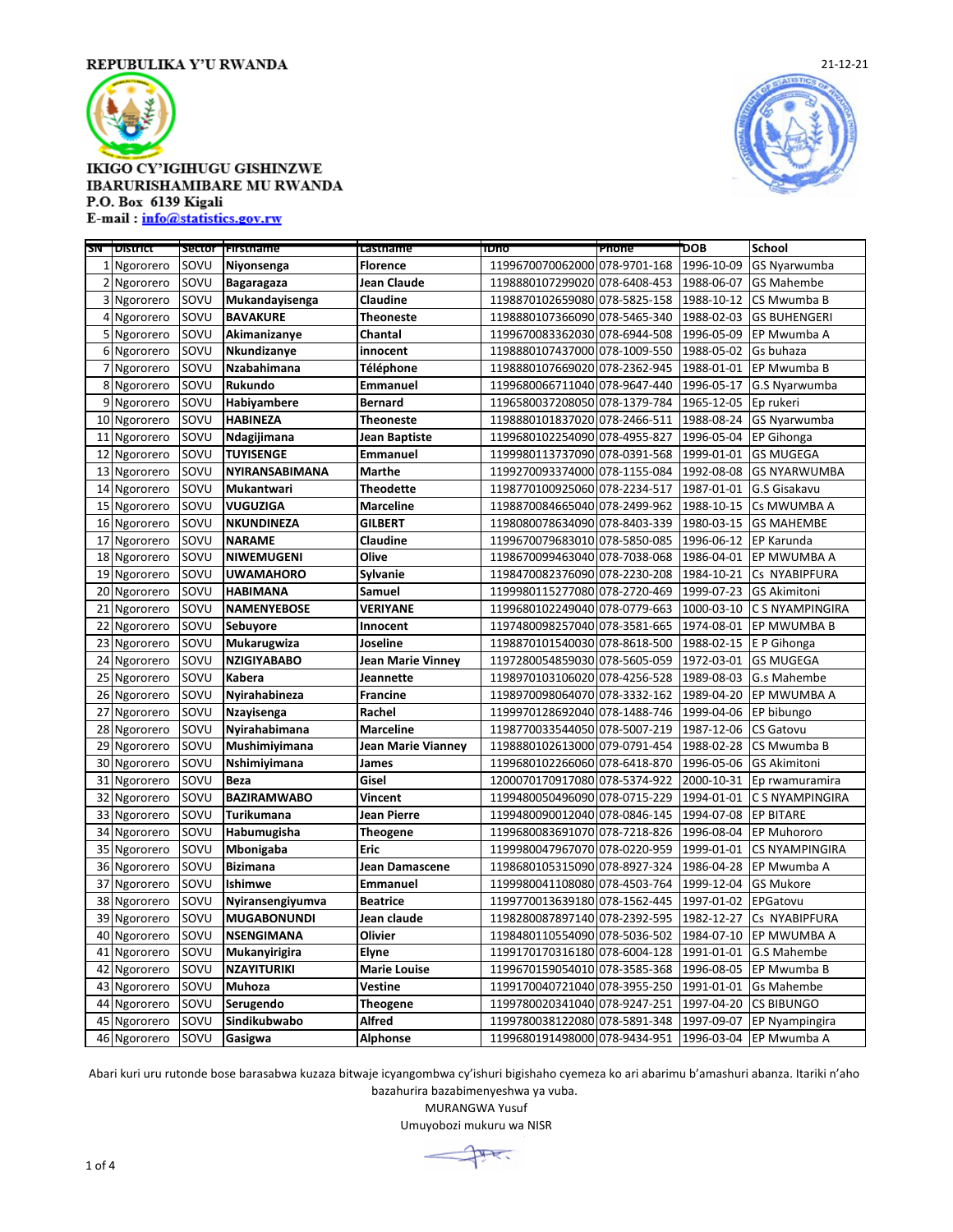

## **IKIGO CY'IGIHUGU GISHINZWE IBARURISHAMIBARE MU RWANDA** P.O. Box 6139 Kigali

E-mail: info@statistics.gov.rw

|    | 47 Ngororero SOVU |      | <b>Dusengumukiza</b>   | Gaspard                | 11986801008580001078-3287-003 1986-05-15 CS nyampingira |            |                      |
|----|-------------------|------|------------------------|------------------------|---------------------------------------------------------|------------|----------------------|
| 48 | Ngororero         | SOVU | Iradukunda             | Zawadi                 | 1199770066476120 078-6876-418                           | 1997-12-12 | <b>Gs Ngurugunzu</b> |
| 49 | Ngororero         | SOVU | Ndayambaje             | <b>Aloys</b>           | 1197880075258050 078-8632-425                           | 1978-05-20 | C.s Gatovu           |
|    | 50 Ngororero      | SOVU | Nyirantezimana         | <b>Dorothe</b>         | 1199770033705060 078-5309-037                           | 1997-07-16 | <b>EP Gihonga</b>    |
| 51 | Ngororero         | SOVU | Nyirabagaragaza        | <b>Agnes</b>           | 1198170087271030 078-6242-864                           | 1981-06-12 | EP Mwumba A          |
| 52 | Ngororero         | SOVU | Manishimwe             | <b>Bernadette</b>      | 1197870077631010 078-5374-688                           | 1978-08-01 | CS Bibungo           |
| 53 | Ngororero         | SOVU | Twizerenyagasani       | <b>Damars</b>          | 1199670135451150 072-9230-812                           | 1996-10-10 | G.sbigugu            |
| 54 | Ngororero         | SOVU | Ntiramvimbere          | <b>Florentine</b>      | 1199970197014020 078-3963-028                           | 1999-12-31 | C S Mwumba A         |
| 55 | Ngororero         | SOVU | Hakizimana             | Jean Robert            | 1199480050346060 078-0728-080                           | 1994-02-12 | <b>GS Mahembe</b>    |
| 56 | Ngororero         | SOVU | Ndayisaba              | Justin                 | 1197880062491010 078-3350-638                           | 1978-02-05 | Gsgisakavu           |
| 57 | Ngororero         | SOVU | Mukantwari             | Ruth                   | 1199470088626050 078-2287-526                           | 1994-01-19 | Gs Nyarwumba         |
| 58 | Ngororero         | SOVU | Uwizeyimana            | Clarisse               | 1199670039774030 078-9630-424                           | 1996-01-01 | CS nyampingira       |
| 59 | Ngororero         | SOVU | <b>UWAMAHIRWE</b>      | <b>Delphine</b>        | 1199770167460010 078-8462-199                           | 1997-01-01 | <b>GS NYARWUMBA</b>  |
| 60 | Ngororero         | SOVU | YANKURIJE              | <b>JOSELYNE</b>        | 1199270166795010 078-3991-505                           | 1992-01-01 | <b>EP SANZARE</b>    |
| 61 | Ngororero         | SOVU | <b>Uwiragiye</b>       | Alodie                 | 1198670106920070 078-6867-861                           | 1986-01-01 | GS Nyarwumba         |
| 62 | Ngororero         | SOVU | Ntegekurora            | <b>Protais</b>         | 1198080090318060 078-3120-317                           | 1980-08-15 | GS Bihandagara       |
| 63 | Ngororero         | SOVU | <b>MPOZENDORA</b>      | <b>Fortunee</b>        | 1198870107459060 078-1155-053                           | 1988-03-13 | <b>GS MUGEGA</b>     |
| 64 | Ngororero         | SOVU | <b>KABERA</b>          | <b>JEAN CLAUDE</b>     | 1198680078448020 078-2390-194                           | 1986-12-23 | G.S Mahembe          |
| 65 | Ngororero         | SOVU | Hitimana               | Gaspard                | 1198380101624010 078-3073-319                           | 1983-07-11 | G.S Nyarwumba        |
|    | 66 Ngororero      | SOVU | Nabagizente            | <b>Florent</b>         | 1198380101656050 078-3615-045                           | 1983-03-16 | G s Mahembe          |
| 67 | Ngororero         | SOVU | Mushimiyimana          | Flora                  | 1197870127095090 078-2708-099                           | 1978-05-16 | CS Mwumba B          |
| 68 | Ngororero         | SOVU | <b>Uwamahoro</b>       | Gaudelive              | 1198170146869280 078-5352-796                           | 1981-04-08 | <b>GS.BAYI</b>       |
| 69 | Ngororero         | SOVU | Dukuzumuremyi          | <b>Beatha</b>          | 1199470077316020 078-6626-665                           | 1994-01-01 | Ep Gihonga           |
| 70 | Ngororero         | SOVU | Hagenimana             | <b>Theogene</b>        | 1199380150781030 078-7856-742                           | 1993-01-01 | <b>EP Gasura</b>     |
| 71 | Ngororero         | SOVU | Nyiransabimana         | Godelive               | 1198970005326070 078-2031-549                           | 1989-08-20 | GS.Nyarwumba         |
| 72 | Ngororero         | SOVU | Sibomana               | Frederic               | 1198880092782050 078-3282-228                           | 1988-01-01 | Ep Nyampingira       |
| 73 | Ngororero         | SOVU | NDAYISENGA             | <b>Evariste</b>        | 1199680144379120 078-9128-264                           | 1996-01-01 | EP Bibungo           |
| 74 | Ngororero         | SOVU | Nyiramafaranga         | Honorine               | 1199270090736200 078-6067-949                           | 1992-05-10 | Ep.Mutake            |
| 75 | Ngororero         | SOVU | Ndengejeho             | Jean Marie Vianney     | 1199080103589080 078-2137-260                           | 1990-02-04 | <b>EP Gisa</b>       |
| 76 | Ngororero         | SOVU | Nshimiyimana           | <b>Didace</b>          | 1199680148665030 078-1908-096                           | 1996-01-01 | <b>CS SANZARE</b>    |
| 77 | Ngororero         | SOVU | <b>Barayavuze</b>      | Jean d amour           | 1199080103601150 078-9821-367                           | 1990-06-03 | CS nyabipfura        |
| 78 | Ngororero         | SOVU | <b>BIVUGABAGABO</b>    | Jean de Dieu           | 1198080095217030 078-2449-032                           | 1980-03-16 | <b>GS MUGEGA</b>     |
| 79 | Ngororero         | SOVU | Hakizimana             | Salom                  | 1199480100802130 078-8918-865                           | 1994-10-27 | <b>Gs Ngurugunzu</b> |
| 80 | Ngororero         | SOVU | Harindimana            | Janvier                | 1198680100856030 078-3295-893                           | 1986-12-31 | EP nyabipfura        |
| 81 | Ngororero         | SOVU | Musabyimana            | Jacqueline             | 1199170085675050 078-6340-206                           | 1991-01-01 | Gsbihandagara        |
| 82 | Ngororero         | SOVU | Nyirandikubwimana      | <b>Marie Rose</b>      | 1199870012208180 078-6152-216                           | 1998-02-06 | G.sNgoma             |
| 83 | Ngororero         | SOVU | <b>NTABANGANYIMANA</b> | <b>Alexis</b>          | 1199280093837140 078-0073-239                           | 1992-11-09 | GS.BAYI              |
| 84 | Ngororero         | SOVU | Ahobamfatiye           | <b>Theodore</b>        | 1198980103269100 078-5352-770                           | 1989-06-05 | GS Gakeri            |
| 85 | Ngororero         | SOVU | <b>MANISHIMWE</b>      | <b>Marie Anualite</b>  | 1199870106060200 078-7666-341                           | 1998-10-11 | <b>SC BIBUNGO</b>    |
| 86 | Ngororero         | SOVU | Twagirimana            | Vedaste                | 1198980103486090 078-0807-194                           | 1989-08-04 | <b>GS.BAYI</b>       |
| 87 | Ngororero         | SOVU | Sibomana               | Aimable                | 1199880105626020 078-8409-468                           | 1998-05-08 | Cs Mubano            |
| 88 | Ngororero         | SOVU | Uwamahoro              | Chantal                | 1199570047848110 078-0916-516                           | 1995-01-01 | C S NYAMPINGIRA      |
| 89 | Ngororero         | SOVU | Babwirizabandi         | <b>Pierre Célestin</b> | 1197380053939050 078-9572-071                           | 1973-07-05 | CS nyampingira       |
| 90 | Ngororero         | SOVU | Rushigajiki            | <b>Etienne</b>         | 1197780062288060 078-4099-148                           | 1977-09-05 | Ep Mutake            |
| 91 | Ngororero         | SOVU | <b>UWIMANA</b>         | <b>Fidele</b>          | 1199880063723110 078-4040-013                           | 1998-09-07 | GS.BAYI              |
| 92 | Ngororero         | SOVU | Manirafasha            | <b>Jean Baptiste</b>   | 1199280036792080 078-2818-042                           | 1992-01-01 | <b>EP Gatovu</b>     |
|    | 93 Ngororero      | SOVU | <b>MUSABYIMANA</b>     | <b>CHRISTOPHE</b>      | 1197980076667100 078-5737-643                           | 1979-01-01 | <b>GS KAVUMU A</b>   |

Abari kuri uru rutonde bose barasabwa kuzaza bitwaje icyangombwa cy'ishuri bigishaho cyemeza ko ari abarimu b'amashuri abanza. Itariki n'aho bazahurira bazabimenyeshwa ya vuba.

MURANGWA Yusuf

Umuyobozi mukuru wa NISR



21-12-21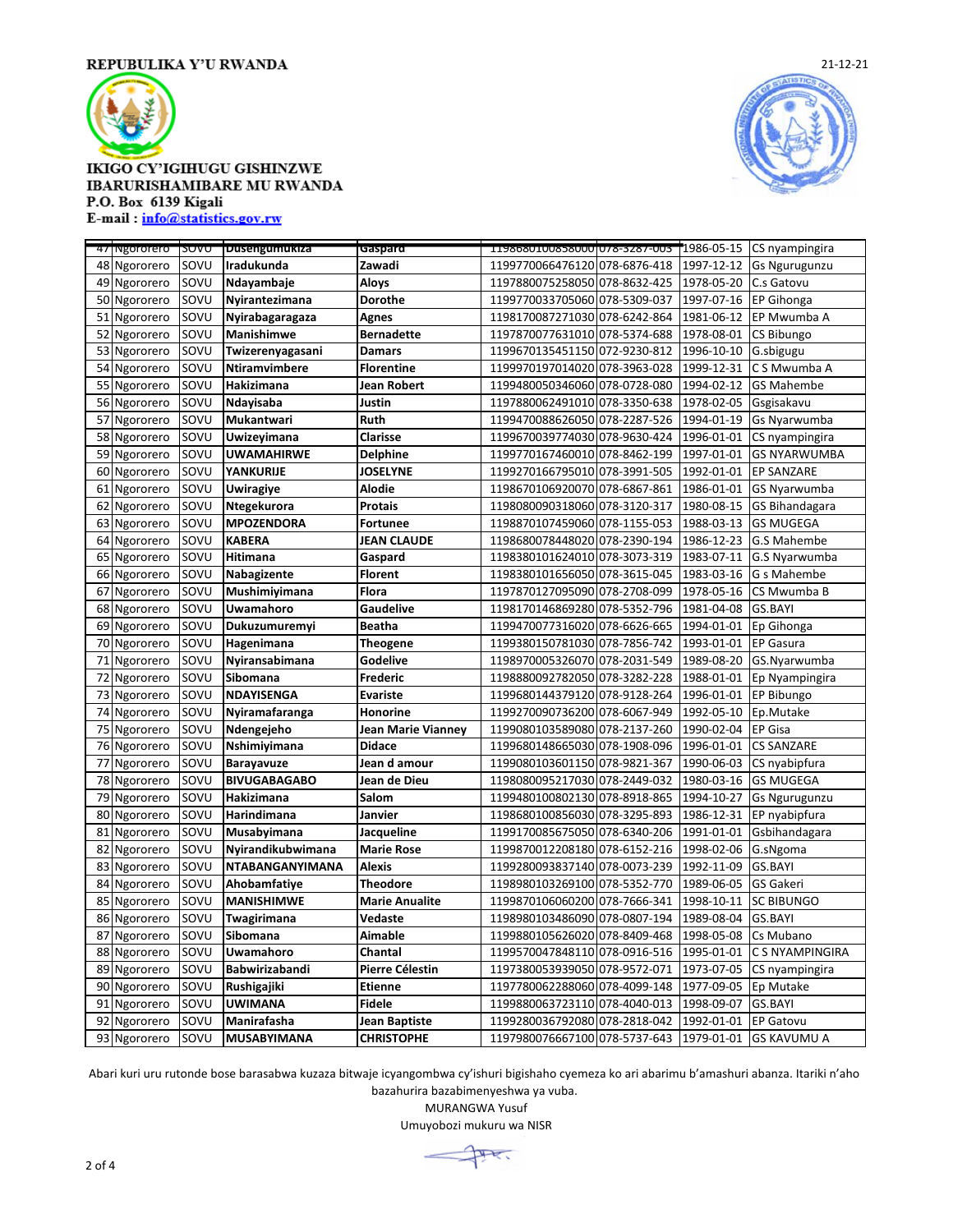

## **IKIGO CY'IGIHUGU GISHINZWE** IBARURISHAMIBARE MU RWANDA P.O. Box 6139 Kigali

E-mail: info@statistics.gov.rw

|     | 94 Ngororero SOVU |      | Tuyishime             | Jean Nepomuscene      | 11998800202940501078-9588-791 1998-06-02 GS ngoma adv |                       |                       |
|-----|-------------------|------|-----------------------|-----------------------|-------------------------------------------------------|-----------------------|-----------------------|
|     | 95 Ngororero      | SOVU | Ntezimana             | Marcel                | 1198780101490080 078-1739-635                         | 1987-08-20 G,s runayu |                       |
| 96  | Ngororero         | SOVU | <b>UWAMARIYA</b>      | Jacqueline            | 1198470110193000 078-3026-427                         | 1984-12-01            | <b>GS MUGEGA</b>      |
| 97  | Ngororero         | SOVU | <b>ISHIMWE</b>        | <b>Pauline</b>        | 1199870054565070 078-2267-349                         | 1998-05-01            | Cs Bibungo            |
| 98  | Ngororero         | SOVU | Nyirabaributsa        | <b>Anne Marie</b>     | 1198570109348090 078-3507-291                         | 1985-10-12            | <b>CS Gatovu</b>      |
| 99  | Ngororero         | SOVU | <b>HABUMUGISHA</b>    | <b>THOMAS</b>         | 1198780101489080 078-4151-057                         | 1987-08-06            | <b>G S KAVUMU B</b>   |
| 100 | Ngororero         | SOVU | <b>MANIRAFASHA</b>    | <b>Emmanuel</b>       | 1199580033077030 078-3638-341                         | 1995-03-09            | <b>GS KIMIRONKO</b>   |
| 101 | Ngororero         | SOVU | <b>Nzabireba</b>      | Gervais               | 1198280114957070 078-3548-915                         | 1982-06-01            | EP Mwumba B           |
| 102 | Ngororero         | SOVU | <b>TUYISABE</b>       | Marie Joselyne        | 1198370030306040 078-5382-872                         | 1983-01-02            | <b>GS MUGEGA</b>      |
| 103 | Ngororero         | SOVU | <b>NIYIKIZA</b>       | Vedaste               | 1199580144559040 078-3024-928                         | 1995-01-01            | C S NYAMPINGIRA       |
| 104 | Ngororero         | SOVU | Dukundimana           | Vedaste               | 1199880036500000 078-0088-442                         | 1998-07-07            | Ep Gihonga            |
| 105 | Ngororero         | SOVU | <b>NSHIMIYIMANA</b>   | Vedaste               | 1197780059350030 078-5023-596                         | 1977-05-26            | <b>EP CYAHAFI</b>     |
| 106 | Ngororero         | SOVU | Nyiratebuka           | <b>Christine</b>      | 1197770062341100 078-7699-998                         | 1977-05-05            | EP Mwumba A           |
| 107 | Ngororero         | SOVU | Murezimana            | Jean de Dieu          | 1198780077312050 078-2176-837                         | 1987-11-12            | <b>Gs Mahembe</b>     |
| 108 | Ngororero         | SOVU | Mukandayisenga        | <b>Delphine</b>       | 1199570119680100 078-7748-311                         | 1995-12-20            | C S NYAMPINGIRA       |
| 109 | Ngororero         | SOVU | <b>UZAYISENGA</b>     | <b>Dorothee</b>       | 1198270065321010 078-9383-330                         | 1982-01-01            | Ep BIBUNGO            |
| 110 | Ngororero         | SOVU | <b>Byukusenge</b>     | samuel                | 1199580184306030 078-2510-266                         | 1995-08-16            | Csmubano              |
| 111 | Ngororero         | SOVU | nkurunziza            | vedaste               | 1199780122277010 078-0468-426                         | 1997-07-14            | cs bibungo            |
| 112 | Ngororero         | SOVU | Mukandayisenga        | Claudine              | 1199070100138030 078-7388-398                         | 1990-10-11            | GS Nyarwumba          |
| 113 | Ngororero         | SOVU | <b>UWIZERA</b>        | <b>Clementine</b>     | 1199570157524010 078-3101-119                         | 1995-01-01            | EP Kavumu             |
| 114 | Ngororero         | SOVU | <b>HABAKURAMA</b>     | <b>Boniface</b>       | 1198580114555030 078-2465-927                         | 1985-01-01            | <b>GS RWILI</b>       |
| 115 | Ngororero         | SOVU | Nyiraminani           | claudine              | 1199570116523070 078-5705-407                         | 1995-03-19            | Gs kanembwe I         |
| 116 | Ngororero         | SOVU | Kwihangana            | <b>Marie Grace</b>    | 1199870064454190 078-7743-548                         | 1998-01-03            | CsNyabipfura          |
| 117 | Ngororero         | SOVU | Uwiringiyimana        | Ildephonse            | 1199280168671070 078-3878-784                         | 0992-12-11            | GS nyaruyaga          |
| 118 | Ngororero         | SOVU | Gasigwa               | Janvier               | 1199780164579090 078-5540-960                         | 1997-04-05            | EP Giko               |
| 119 | Ngororero         | SOVU | Tuyishimire           | Evarigiste            | 1199180086495030 078-8988-949                         | 1991-01-01            | Ce nyabipfura         |
| 120 | Ngororero         | SOVU | Munyaneza             | <b>Modeste</b>        | 1198980099367080 078-5309-037                         | 1989-08-07            | EP Gihonga            |
| 121 | Ngororero         | SOVU | <b>IMANIZABAYO</b>    | <b>Francoise</b>      | 1199470189954180 078-5718-138                         | 1994-12-17            | <b>GS MUTURA   </b>   |
| 122 | Ngororero         | SOVU | <b>MUNYENGABE</b>     | <b>CYPRIEN</b>        | 1198780080097080 078-3964-176                         | 1987-05-20            | <b>EP GIHONGA</b>     |
| 123 | Ngororero         | SOVU | <b>HIRWA</b>          | <b>David</b>          | 1199880041565010 078-7210-254                         | 1999-07-13            | <b>CS BIBUNGO</b>     |
| 124 | Ngororero         | SOVU | Ntampuhwe             | <b>Marie Gaudence</b> | 1197770060394020 078-8905-411                         | 1977-12-01            | <b>GS Mahembe</b>     |
| 125 | Ngororero         | SOVU | <b>MUSHIMIYIMANA</b>  | Olive                 | 1199570079974080 078-0363-666                         | 1995-10-13            | CS Bibungo            |
| 126 | Ngororero         | SOVU | Gasigwa               | Jamvier               | 1199780164579080 078-5540-960                         | 1997-04-05            | <b>EP GIKO</b>        |
| 127 | Ngororero         | SOVU | <b>NDINDIRIYIMANA</b> | <b>Theogene</b>       | 1198580105712090 078-2263-447                         | 1985-01-01            | GS.MUGEGA             |
| 128 | Ngororero         | SOVU | Kabumba               | Dan prosper           | 1197980052769030 078-6271-877                         | 1979-04-10            | <b>GS BIHANDAGARA</b> |
| 129 | Ngororero         | SOVU | Manirarora            | Samuel                | 1198280114504020 078-1506-190                         | 1982-10-24            | EP Mwumba B           |
| 130 | Ngororero         | SOVU | Nkurunziza            | Vincent               | 1199580026557160 078-5705-449                         | 1987-10-05            | <b>EP Nyampingira</b> |
| 131 | Ngororero         | SOVU | NYIRABAZUNGU          | Esperance             | 1197870065436100 078-2296-324                         | 1978-11-18            | <b>C.S GIHONGA</b>    |
| 132 | Ngororero         | SOVU | <b>NIYONSABA</b>      | Jean de Dieu          | 1199180088736040 078-1455-769                         | 1991-03-15            | EP mubano             |
| 133 | Ngororero         | SOVU | Hakorimana            | Jean de Dieu          | 1199880155560020 078-0483-326                         | 1998-05-04            | C.s birima            |
| 134 | Ngororero         | SOVU | Ntibategera           | <b>Alexis</b>         | 1199180088780140 078-5453-094                         | 1991-08-04            | GS nyarwumba          |
| 135 | Ngororero         | SOVU | NZABAKURIKIZA         | Samuel                | 1199180088972020 078-4682-759                         | 1991-05-02            | <b>EPBUCUKA</b>       |
| 136 | Ngororero         | SOVU | <b>Byukukenge</b>     | <b>Alphonse</b>       | 1199580132035000 078-1797-299                         | 1995-07-20            | GS bwira              |
| 137 | Ngororero         | SOVU | Mukandayisenga        | Julienne              | 1198470124605080 078-3223-922                         | 1984-01-01            | G.S Nyarwumba         |
| 138 | Ngororero         | SOVU | Rutani                | Jean Damascene        | 1197680058533010 078-4948-282                         | 1976-07-12            | EP MWUMBA A           |
| 139 | Ngororero         | SOVU | <b>BIGIRIMANA</b>     | <b>JEAN DAMASCENE</b> | 1199580112709030 078-3908-271                         | 1995-04-03            | <b>EP SANZARE</b>     |
|     | 140 Ngororero     | SOVU | <b>TUYAMBAZE</b>      | <b>Theoneste</b>      | 1199180084527180 078-7640-487 1991-09-20 E.P Muyebe   |                       |                       |

21-12-21

Abari kuri uru rutonde bose barasabwa kuzaza bitwaje icyangombwa cy'ishuri bigishaho cyemeza ko ari abarimu b'amashuri abanza. Itariki n'aho

bazahurira bazabimenyeshwa ya vuba. MURANGWA Yusuf

Umuyobozi mukuru wa NISR